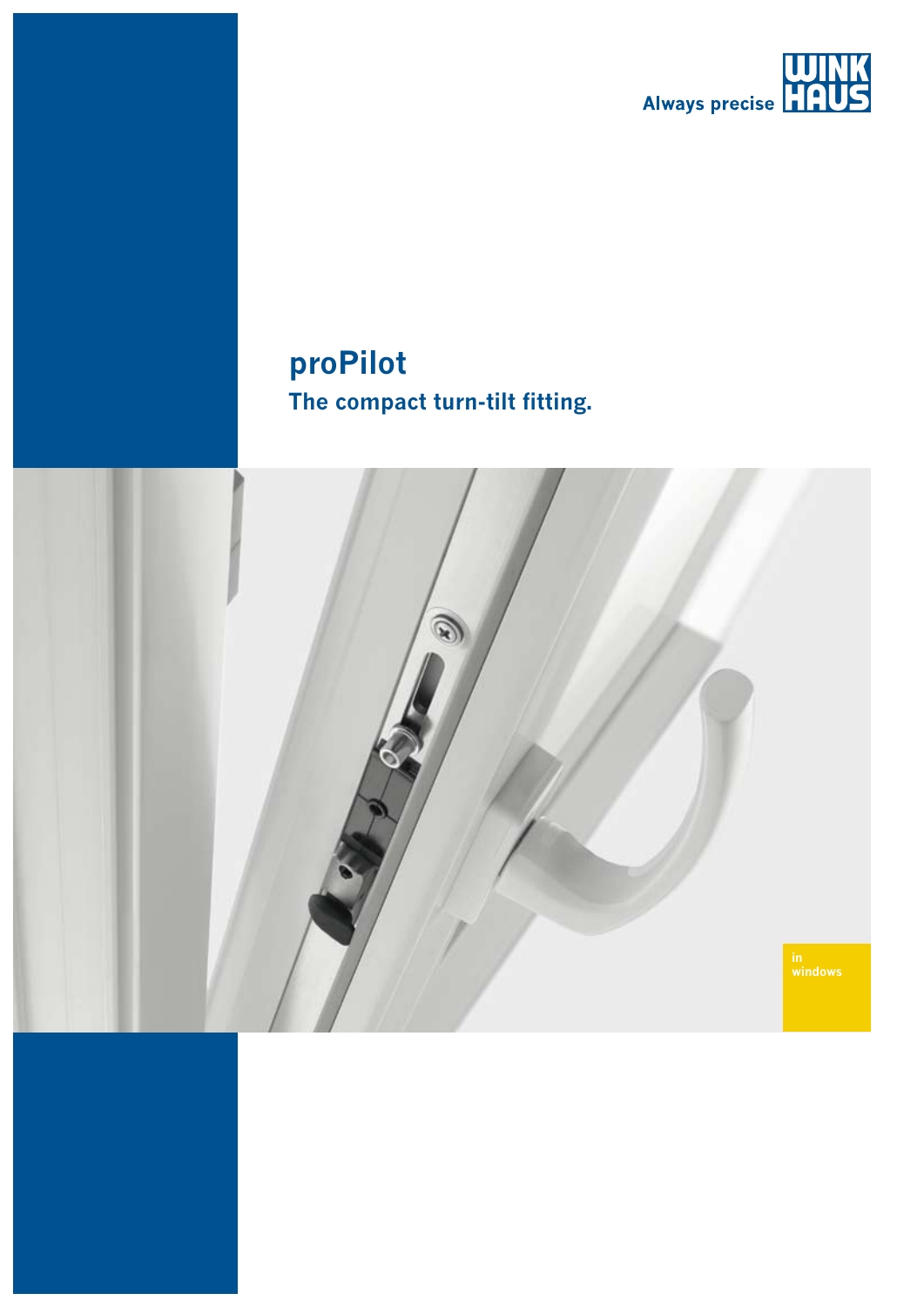# **The economical fitting solution.**

The Winkhaus proPilot fitting system has particularly been developed to suit economical requirements of dynamic markets. The Winkhaus brand fitting has been certified to QM 328 (ift conformity certificate) and has been approved to DIN EN 13126-8 (endurance test for turn and turn-tilt fittings) and DIN EN 1191 (endurance test for windows and doors).

The complete modular system consists of about 120 components, enabling the efficient production of rectangular turn/turn-tilt and French windows. As a fail-safe device, mini vent keep and balcony door catch can easily be retrofitted to the proPilot fitting, you can flexibly respond to your customers' requests. Thus proPilot meets individual requirements.

The unique window handle attachment enables smooth and reliable running of the gear case made of high-strength plastic, for which a patent application has been filed.

Due to the well-proven trimming technique and simple interlinking of the fitting parts, installation can quickly and easily be carried out.

For special applications, e.g. studio and security windows, we recommend to use the activPilot fitting.



### **Winkhaus Plus**

### **Arguments for dealers and window manufacturers**

- **+ Excellent dealer program including only 120 components for the complete product range**
- **+ Economical modular system with 40 to 45 components for the window manufacturer**
- **+ Low costs due to optimising stock, logistics, administration and planning**
- **+ Minimises capital that is tied up**
- **+ Easy and quick assembly of rectangular windows**

#### **Arguments for final customers**

- **+ German quality product**
- **+ Smooth locking mechanism for tight windows**
- **+ Additional features, such as fail-safe device, mini vent keep and balcony door catch**
- **+ Sash lifter as standard**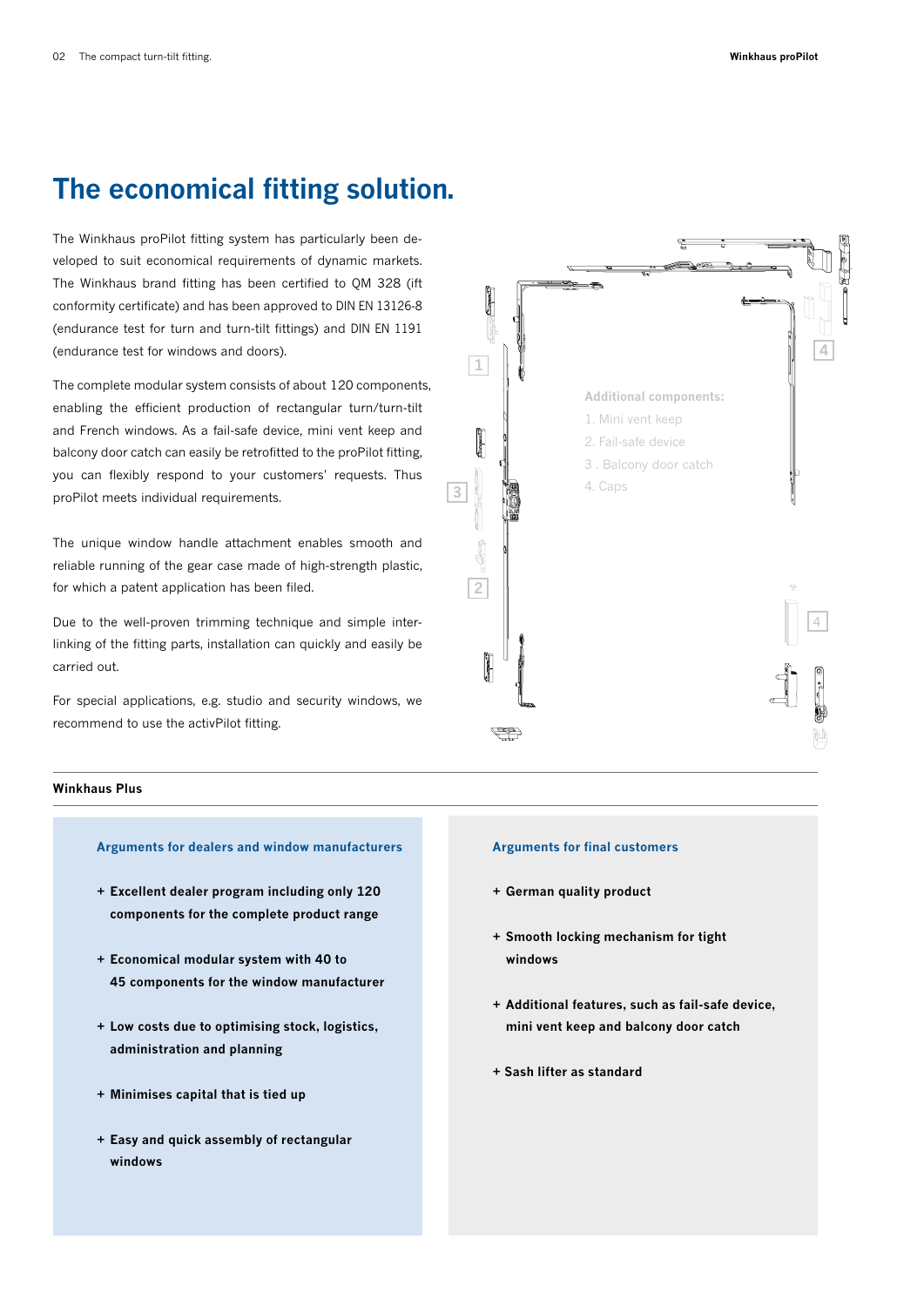## **Ingenious down to the smallest detail.**

**With the proPilot fitting system for turn and turn-tilt windows, Winkhaus is offering a cost-effective fitting solution for rectangular windows with PVC or aluminium profiles having a 16 mm fitting groove. proPilot's standard equipment includes all 3D adjustment options, a sash lifter and high-quality plastic components. These features ensure the function and smooth running of the proPilot fitting throughout a window's life.**



#### **Modular design**

- **+ Only approx. 120 components for the complete product range**
- **+ Only one shear size for sash rebate widths of up to 1,050 mm**
- **+ Identical interlocking rod hinge side and horizontally at the bottom**
- **+ Only one corner drive**



### **Locking point**

- **+ Adjustment of contact pressure ± 0.8 mm**
- **+ Air gap of 9.5 mm to 15 mm**
- **+ Only one locking element**
- **+ Tilt locking action with integrated sash lifter**
- **+ Only one tilt locking device for single and double-sash windows**



### **Hinge side**

- **+ Adjustment of contact pressure ± 0.8 mm**
- **+ Side adjustment +3 mm/-2 mm**
- **+ Symmetrical drilling pattern of corner and shear hinges**
- **+ Max. sash weight: 100 kg**

### **Additional components**

- **+ Balcony door catch, fail-safe device and mini vent keep can be retrofitted**
- **+ Caps for corner and shear hinges**